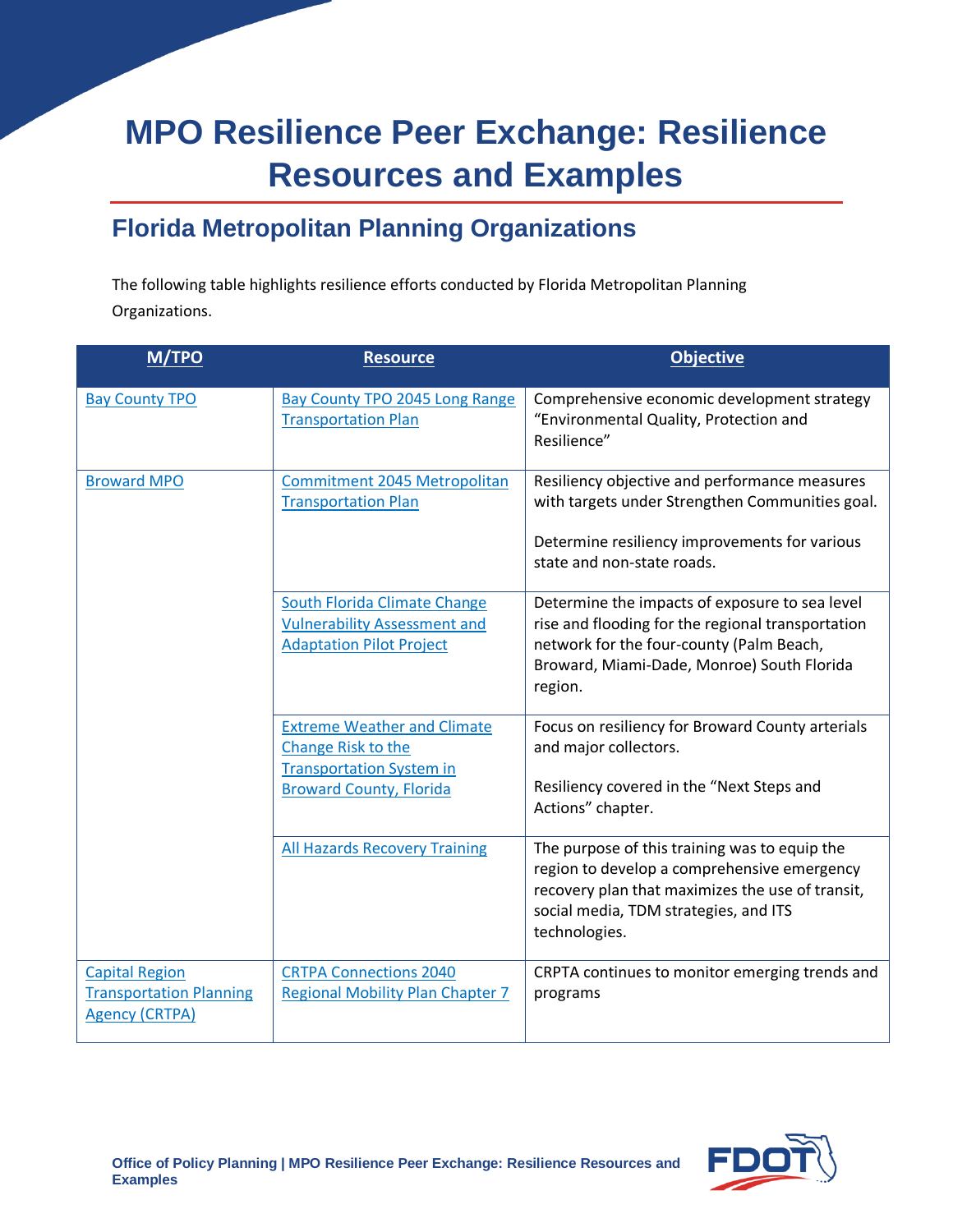| M/TPO                                             | <b>Resource</b>                                                               | <b>Objective</b>                                                                                                                                                                                                                                                                                                                                                                                                                                                                                   |
|---------------------------------------------------|-------------------------------------------------------------------------------|----------------------------------------------------------------------------------------------------------------------------------------------------------------------------------------------------------------------------------------------------------------------------------------------------------------------------------------------------------------------------------------------------------------------------------------------------------------------------------------------------|
| <b>Charlotte County-Punta</b><br><b>Gorda MPO</b> | <b>Charlotte County-Punta Gorda</b><br>2040 Long Range Transportation<br>Plan | The goals of the Charlotte County-Punta Gorda<br>2040 LRTP are as follows:<br>Ensure efficient travel for all modes of<br>transportation<br>Expand transportation choices for<br>everywhere<br>Preserve natural spaces while promoting<br>a health community<br>Promote vibrant centers and the local<br>economy<br>Enhance safety and security for everyone                                                                                                                                       |
|                                                   | Route to 2045 Charlotte County-<br>Punta Gorda MPO LRTP                       |                                                                                                                                                                                                                                                                                                                                                                                                                                                                                                    |
| <b>Collier MPO</b>                                | Collier MPO 2045 LRTP                                                         | Consider Climate Change Vulnerability and Risk in<br><b>Transportation Decision Making</b>                                                                                                                                                                                                                                                                                                                                                                                                         |
| <b>Forward Pinellas</b>                           | <b>Advantage Pinellas 2045 LRTP</b>                                           | The components of the Advantage Pinellas 2045<br>LRTP related to resilience primarily include<br>Resilient Tampa Bay: Transportation project,<br>completed in partnership with other MPOs and<br>partners in the region.<br>For additional information please see the<br><b>Resilient Tampa Bay: Transportation Pilot</b><br><b>Program Technical Memorandum and the</b><br><b>Resilient Tampa Bay: Transportation Study</b><br>Receives Excellence in Regional Transportation<br>Award blog post. |
|                                                   | Criteria used to select priority<br>projects for funding                      | Forward Pinellas has also built resilience into the<br>criteria used to select priority projects for funding<br>(item 5D).                                                                                                                                                                                                                                                                                                                                                                         |
|                                                   | Countywide land use planning                                                  | Resilience is reflected in the Countywide Plan and<br>Countywide Strategies through the Coastal High<br>Hazard Area.                                                                                                                                                                                                                                                                                                                                                                               |

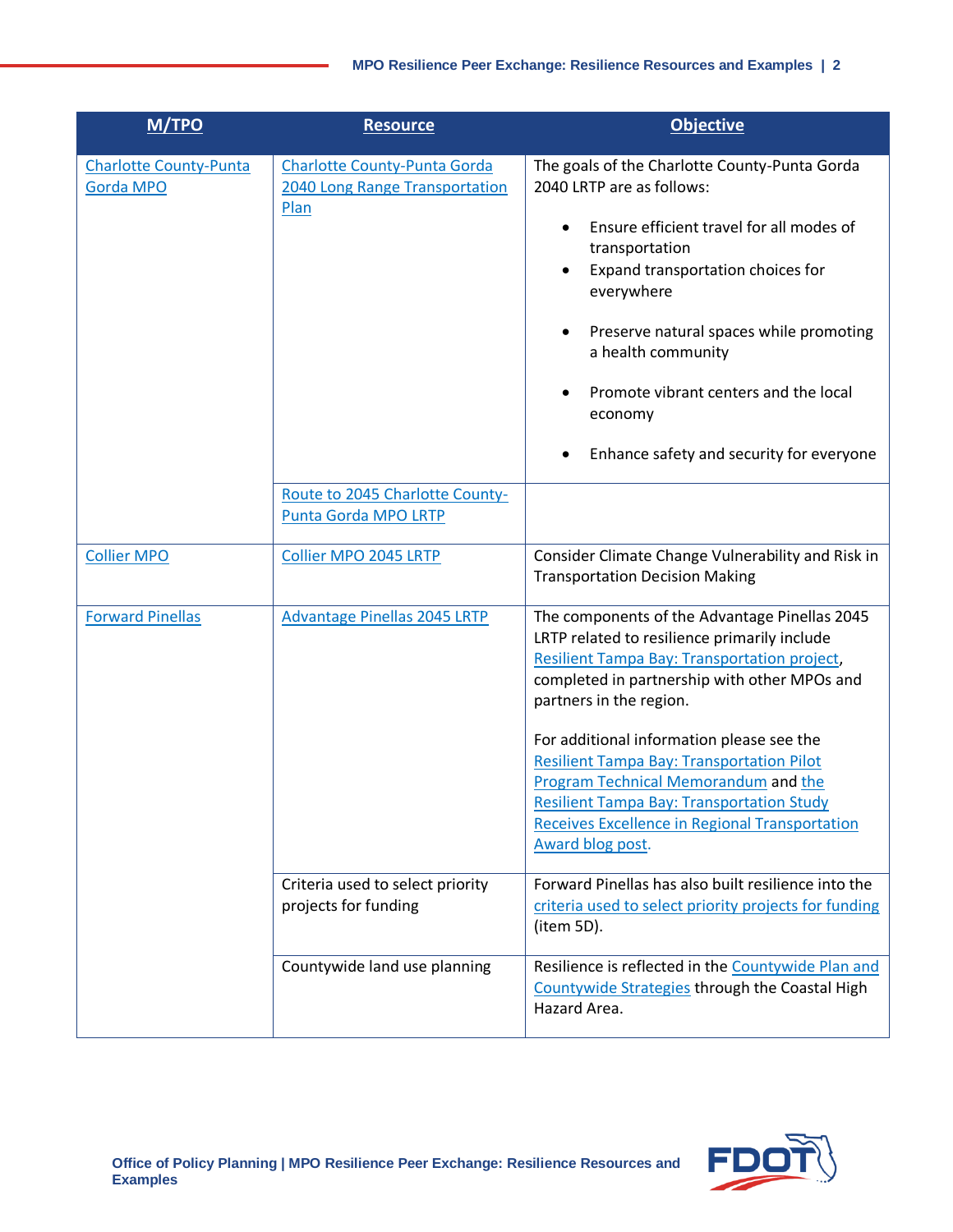| <b>M/TPO</b>                   | <b>Resource</b>                                                                                                                                                           | <b>Objective</b>                                                                                                                                                                                                                                                                                                                                                                                                        |
|--------------------------------|---------------------------------------------------------------------------------------------------------------------------------------------------------------------------|-------------------------------------------------------------------------------------------------------------------------------------------------------------------------------------------------------------------------------------------------------------------------------------------------------------------------------------------------------------------------------------------------------------------------|
| <b>Gainesville MTPO</b>        | The Gainesville Metropolitan TPO<br><b>List of Priority Projects Fiscal</b><br>Years 2021/22 - 2024/25                                                                    | The metropolitan transportation planning<br>process shall provide for consideration of projects<br>and strategies that will improve the resiliency and<br>reliability of the transportation system and<br>reduce or mitigate stormwater impacts of surface<br>transportation                                                                                                                                            |
| <b>Hernando/Citrus MPO</b>     | Hernando/Citrus MPO LRTP                                                                                                                                                  | The Hernando/Citrus MPO will work with the<br>coalition and other partners such as FDOT, local<br>public works departments, and emergency<br>planning agencies, to assist in strengthening the<br>transportation system's resiliency to man-made<br>and natural disasters.                                                                                                                                              |
| <b>Hillsborough</b>            | It's TIME Hillsborough 2045 LRTP                                                                                                                                          | Establish an investment program to improve the<br>resilience and reliability of the transportation<br>system and reduce or mitigate the stormwater<br>impacts of surface transportation.                                                                                                                                                                                                                                |
|                                | <b>The Resilient Tampa Bay</b><br><b>Transportation Pilot</b><br>Also described at:<br><b>FHWA Resilience &amp; Durability to</b><br><b>Extreme Weather Pilot Program</b> | One of eleven FHWA Resilience and Durability to<br>Extreme Weather Pilot Program projects to<br>improve transportation infrastructure by<br>identifying vulnerable roads in the tri-county<br>Tampa Bay TMA and estimating the per-mile<br>costs of appropriate mitigation and hardening<br>treatments. The study also forecast the<br>economic impact, in a post-disaster scenario, of<br>not making the improvements. |
|                                | <b>Hillsborough MPO Transportation</b><br><b>Vulnerability Assessment Pilot</b><br>Project                                                                                | The predecessor of the Resilient Tampa Bay<br>study, five years earlier, this study was a similar<br>analysis for Hillsborough County alone, and<br>informed the 2040 LRTP.                                                                                                                                                                                                                                             |
|                                | <b>FHWA Scenario Planning Peer</b><br><b>Exchange</b>                                                                                                                     | Presented on integrating vulnerability<br>assessment into scenario planning, in a 2016 peer<br>exchange with the Hampton Roads, Virginia TPO.                                                                                                                                                                                                                                                                           |
| <b>Indian River County MPO</b> | 2040 Indian River County MPO<br><b>LRTP</b>                                                                                                                               | Increase resiliency of infrastructure for extreme<br>weather and climate trends                                                                                                                                                                                                                                                                                                                                         |
| Lake-Sumter MPO                | <b>Lake Sumter MPO Transportation</b><br><b>Improvement Program</b>                                                                                                       | Improve the resiliency and reliability of the<br>transportation system and reduce or mitigate<br>stormwater impacts of surface transportation                                                                                                                                                                                                                                                                           |

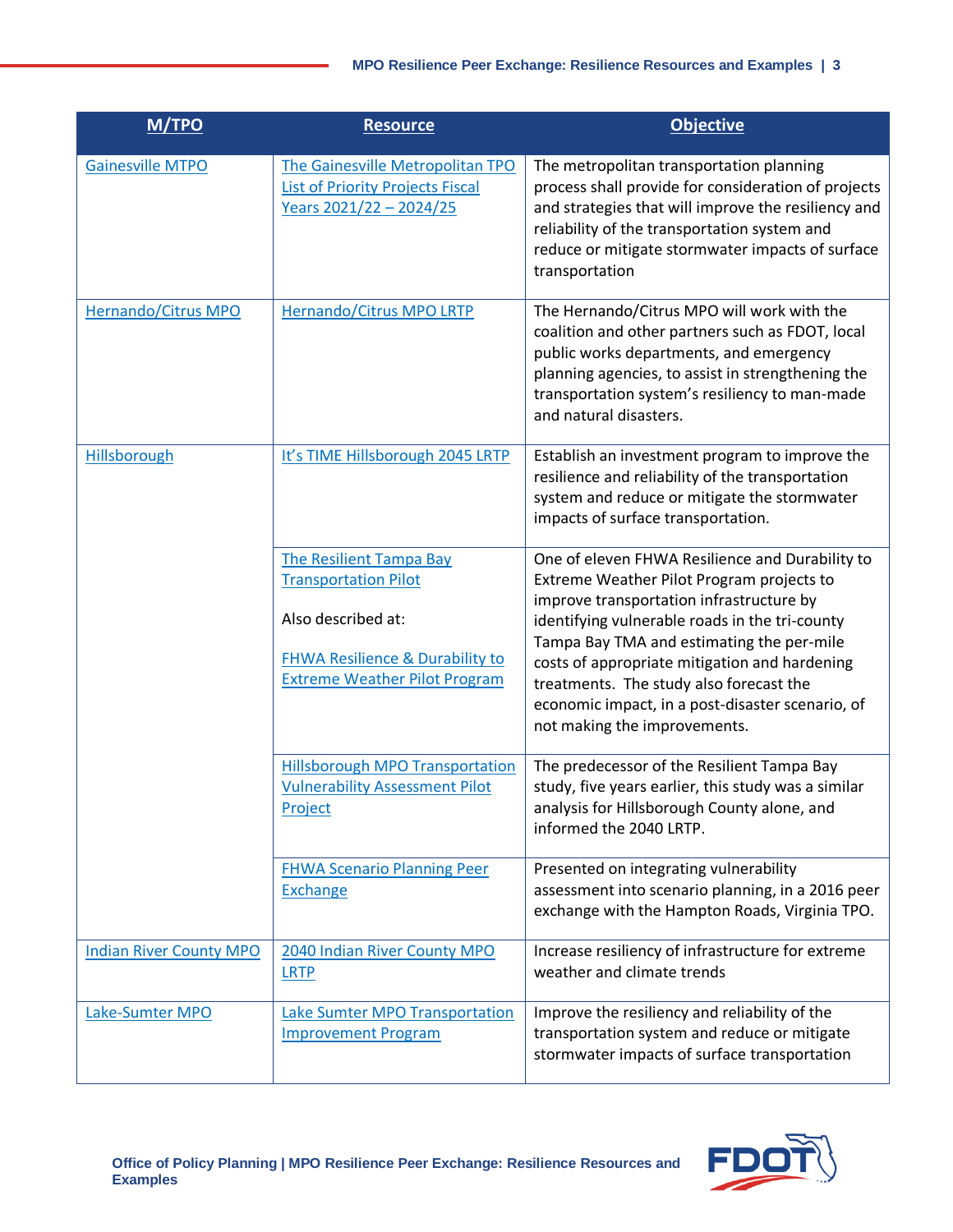| M/TPO                    | <b>Resource</b>                                                 | <b>Objective</b>                                                                                                                                                                                                                                                                                                                                                                                                                                                                                                                                                                                                                                                                                                                                                                                                                                                                                                                                                                                                                                                                                                                                                                                                                                                             |
|--------------------------|-----------------------------------------------------------------|------------------------------------------------------------------------------------------------------------------------------------------------------------------------------------------------------------------------------------------------------------------------------------------------------------------------------------------------------------------------------------------------------------------------------------------------------------------------------------------------------------------------------------------------------------------------------------------------------------------------------------------------------------------------------------------------------------------------------------------------------------------------------------------------------------------------------------------------------------------------------------------------------------------------------------------------------------------------------------------------------------------------------------------------------------------------------------------------------------------------------------------------------------------------------------------------------------------------------------------------------------------------------|
| <b>Martin MPO</b>        | Martin MPO's 2045 Cost Feasible<br>Plan Resiliency Projects Map | The roads identified on the Resiliency Projects<br>Map have a Federal Functional Classification and<br>are identified on the County's preliminary<br>vulnerability map as having the potential to<br>become inundated with more than a foot of<br>water in the future due to sea level rise:<br>N Sewalls Point Road from SR-A1A (NE<br>Ocean Boulevard) to SE Palmer Street<br>SE MacArthur Boulevard from SE South<br>Marina Way to approximately 1,500 feet<br>north                                                                                                                                                                                                                                                                                                                                                                                                                                                                                                                                                                                                                                                                                                                                                                                                      |
|                          | <b>Moving Martin Forward 2040</b><br><b>LRTP</b>                | Create goals that were focused on outcomes<br>further supplemented by measurable<br>performance measures                                                                                                                                                                                                                                                                                                                                                                                                                                                                                                                                                                                                                                                                                                                                                                                                                                                                                                                                                                                                                                                                                                                                                                     |
| <b>MetroPlan Orlando</b> | MetroPlan 2045 Long Range<br><b>Transportation Plan</b>         | Resiliency is built in throughout the 2045<br>planning process starting with the goals and<br>objectives and continuing through the project<br>prioritization. Programmatic resiliency strategies<br>and implementation responsibilities will be<br>established to guide the development of new<br>transportation infrastructure.<br>MetroPlan Orlando has chosen to integrate<br>resiliency throughout the Safety & Security,<br>Reliability & Performance, Access & Connectivity,<br>Health & Environment and Investment &<br>Economy goals and objectives.<br>Planning for resiliency begins with understanding<br>potential disruptions to the transportation<br>network and the 2045 MTP is using scenario<br>planning to identify potential risks and how they<br>can impact the region. MetroPlan has chosen six<br>key drivers of change for the focus of the plan:<br>Population, Economy, Visitation, Development &<br>Land Use, Technology, and Climate.<br>The 2045 MTP will be evaluating needs and<br>opportunities based on a comprehensive set of<br>performance measures to identify mobility needs<br>resulting in a multimodal approach. Projects<br>identified in the needs plan will be prioritized<br>based on the full range of goals and objectives. |

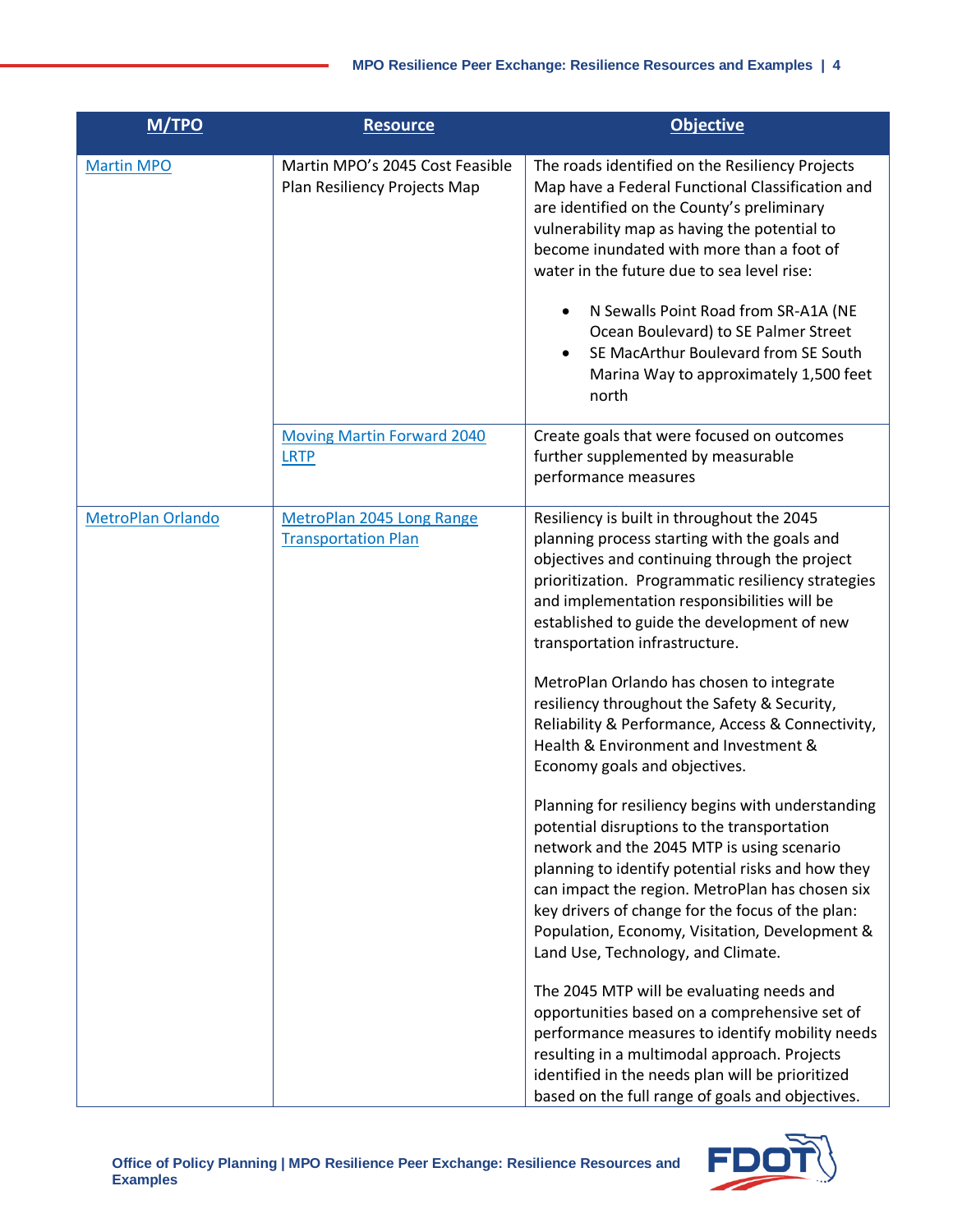| <b>M/TPO</b>            | <b>Resource</b>                                                                                               | <b>Objective</b>                                                                                                                                                                                                 |
|-------------------------|---------------------------------------------------------------------------------------------------------------|------------------------------------------------------------------------------------------------------------------------------------------------------------------------------------------------------------------|
|                         |                                                                                                               | Several tools will be used to obtain qualitative<br>data in order to compare projects with the<br>established performance indicators.                                                                            |
| Miami-Dade              | <b>South Florida Climate Change</b><br><b>Vulnerability Assessment and</b><br><b>Adaptation Pilot Project</b> | The study used exposure, sensitivity, and<br>adaptive capacity as the three indicators. The tool<br>was used to determine the impacts of exposure<br>to sea level rise and flooding for each highway<br>segment. |
|                         | Miami-Dade 2045 LRTP                                                                                          | Improve and Preserve the Existing Transportation<br>System                                                                                                                                                       |
| North Florida TPO       | North Florida TPO 2045<br><b>PathForward LRTP</b>                                                             | Create reliable and resilient multimodal<br>infrastructure                                                                                                                                                       |
| Okaloosa-Walton TPO     | 2040 Long Range Transportation<br>Plan                                                                        |                                                                                                                                                                                                                  |
| <b>Palm Beach TPA</b>   | <b>South Florida Climate Change</b><br><b>Vulnerability Assessment and</b><br><b>Adaptation Pilot Project</b> | The study used exposure, sensitivity, and<br>adaptive capacity as the three indicators. The tool<br>was used to determine the impacts of exposure<br>to sea level rise and flooding for each highway<br>segment. |
|                         | Palm Beach TPA 2045 LRTP                                                                                      | Identify the percentage of federal aid eligible<br>mileage susceptible to inundation by 1.2-foot sea<br>level rise and historic storm surge.<br>Record the 1% chance of annual flooding.                         |
| <b>Pasco County MPO</b> | <b>Resilient PASCO Vulnerability</b><br><b>Assessment and Sustainability &amp;</b><br><b>Resiliency Plan</b>  | The proposed scope of work has two major<br>phases that address community lifelines from a<br>vulnerability, sustainability and resiliency<br>perspective.                                                       |
|                         | <b>Mobility 2040 Long Range</b><br><b>Transportation Plan</b>                                                 |                                                                                                                                                                                                                  |
| <b>River to Sea</b>     | Sea Level Rise Vulnerability<br><b>Assessment</b>                                                             | Increase the ability of local and regional<br>stakeholders to implement resiliency and climate<br>adaptation strategies.                                                                                         |

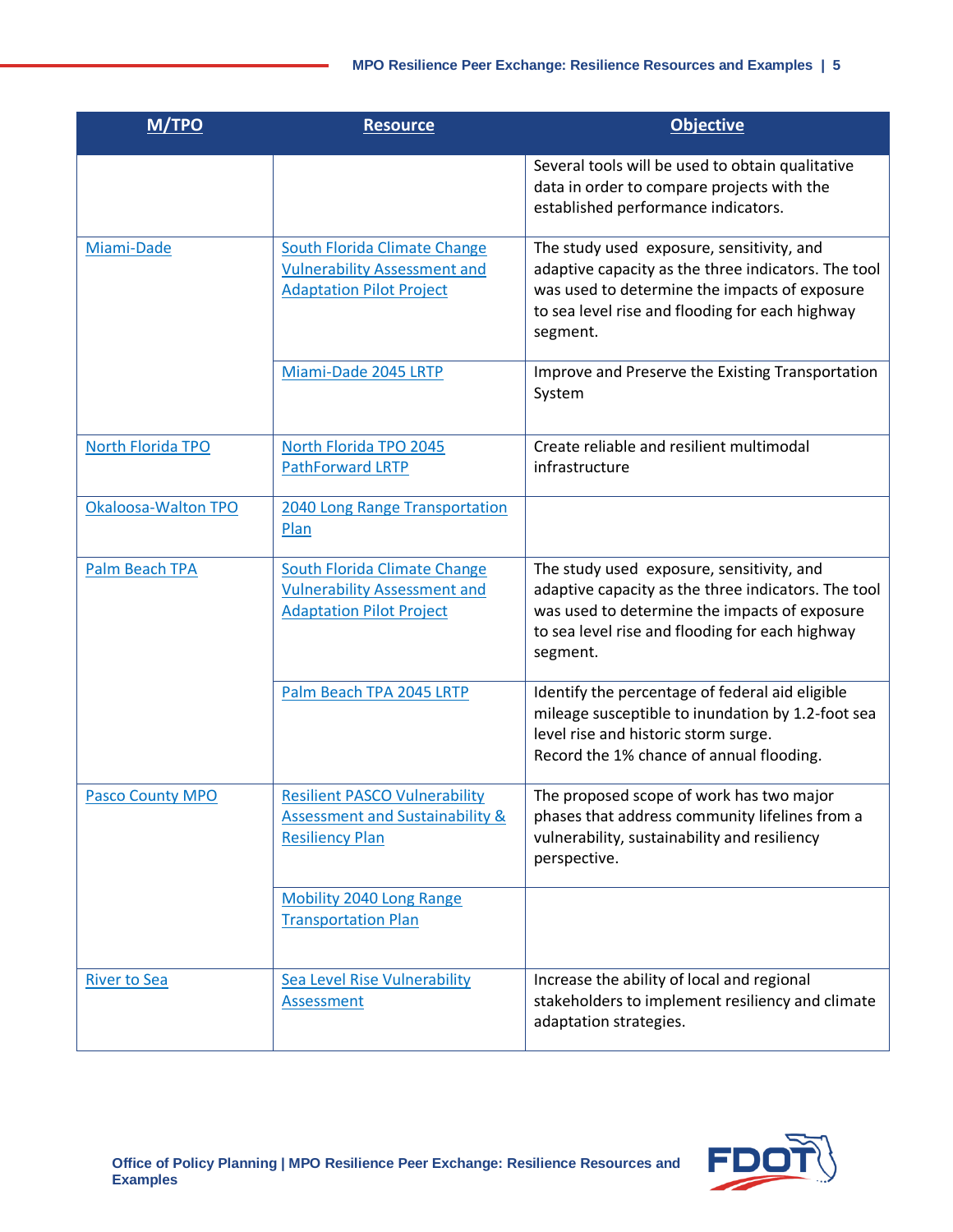| M/TPO | <b>Resource</b>                 | <b>Objective</b>                                                                                                                                                                                                                                                                                                                                                                                                                                                                                                      |
|-------|---------------------------------|-----------------------------------------------------------------------------------------------------------------------------------------------------------------------------------------------------------------------------------------------------------------------------------------------------------------------------------------------------------------------------------------------------------------------------------------------------------------------------------------------------------------------|
|       | Connect 2045 LRTP               | Used the data from the Sea Level Rise<br>Vulnerability Assessment, to evaluate a<br>"Resiliency Scenario".                                                                                                                                                                                                                                                                                                                                                                                                            |
|       | <b>Resilient Volusia County</b> | To build resiliency against flooding and sea level<br>rise, the Volusia County Office of Emergency<br>Management partnered with East Central Florida<br>Regional Planning Council (ECFRPC), Florida<br>Department of Transportation, the River to Sea<br>Transportation Planning Organization, and UF<br>Geoplan Center to assess impacts.                                                                                                                                                                            |
|       |                                 | The study also looked at the different approaches<br>Volusia can use to build resiliency including<br>retreat, accommodate, and protect. Resources,<br>along with recommendations for implementing<br>new data and strategies, policies and information<br>into existing plans throughout the county were<br>discussed. Emphasis was placed on Emergency<br>Preparedness, Land-Use, and Transportation.                                                                                                               |
|       | <b>Resilient Flagler County</b> | To build resiliency against flooding and sea level<br>rise, the Flagler County Office of Emergency<br>Management partnered with North East Florida<br>Regional Council (NEFRC), the River to Sea<br>Transportation Planning Organization, and UF<br>Geoplan Center to assess impacts. Using the<br>FDOT Sea Level Scenario Sketch Planning Tool<br>along with FEMA's Hazus-MH software, impacts<br>of sea level rise, combined with a 100-year-storm<br>were modeled.                                                 |
|       |                                 | Using these models and Flagler County data,<br>critical assets and facilities were assessed to<br>determine potential impacts during such a 100-<br>year storm event with increased coastal flooding.<br>Assessments also included significant evacuation<br>routes and impacts to County facilities. After<br>analyzing the data Flagler can now begin to<br>prepare for the future impacts of a 100-year<br>storm as sea levels rise. The study also looked at<br>the different approaches Flagler can use to build |

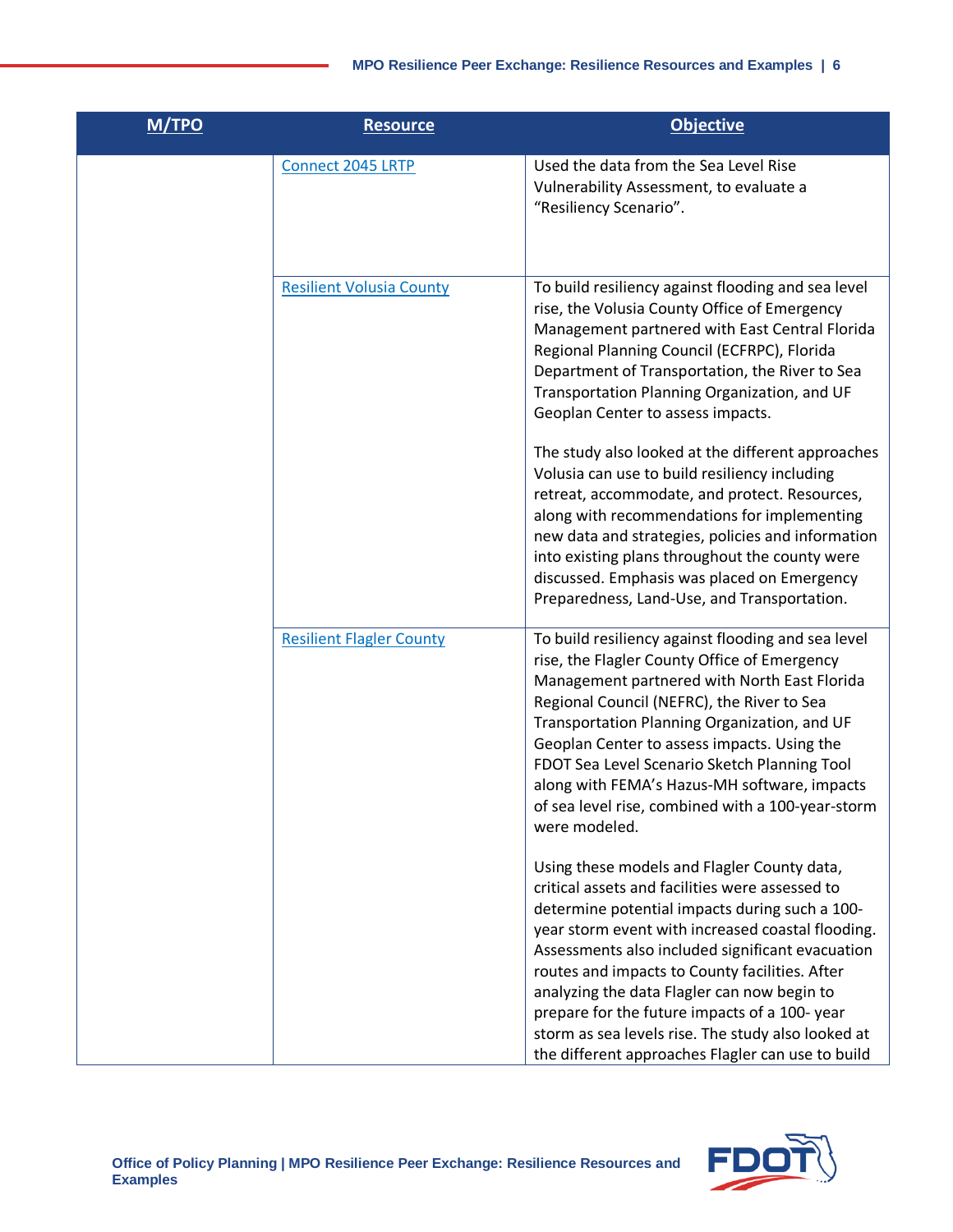| M/TPO                  | <b>Resource</b>                                                                                          | <b>Objective</b>                                                                                                                                                                                       |
|------------------------|----------------------------------------------------------------------------------------------------------|--------------------------------------------------------------------------------------------------------------------------------------------------------------------------------------------------------|
|                        |                                                                                                          | resiliency including retreat, accommodate, and<br>protect.                                                                                                                                             |
|                        | <b>East Central Florida Regional</b><br><b>Resiliency Action Plan</b>                                    | The Resiliency Action Plan seeks to increase<br>capacity of regional stakeholders resiliency and<br>climate adaptation capacity, engage stakeholders<br>and obtain support for adaptation of the plan. |
| <b>Space Coast TPO</b> | Space Coast TPO 2045 LRTP                                                                                |                                                                                                                                                                                                        |
| St. Lucie TPO          | St. Lucie TPO TIP 2019/20-<br>2023/24                                                                    | Improve the transportation system's<br>stability/resiliency in the event of climate change,<br>emergencies or disasters.                                                                               |
|                        | Sea Level Rise Mapping Study                                                                             | Identify transportation infrastructure exposed to<br>current and future flooding due to sea level rise<br>and reduce economic impact of major storms.                                                  |
|                        | 2040 LRTP Performance                                                                                    | Integrate Resiliency into long range                                                                                                                                                                   |
|                        | <b>Measures and Resiliency</b>                                                                           | transportation plan (LRTP) and develop                                                                                                                                                                 |
|                        | <b>Performance Measures</b>                                                                              | performance measures to monitor resiliency<br>effort through long range transportation<br>planning.                                                                                                    |
|                        | Coordination with St. Lucie<br><b>County Environmental Resources</b><br>Department on climate resiliency | Coordinate with local agencies to address climate<br>change and to improve the climate<br>adaptation/resiliency and reduce natural disaster<br>risk.                                                   |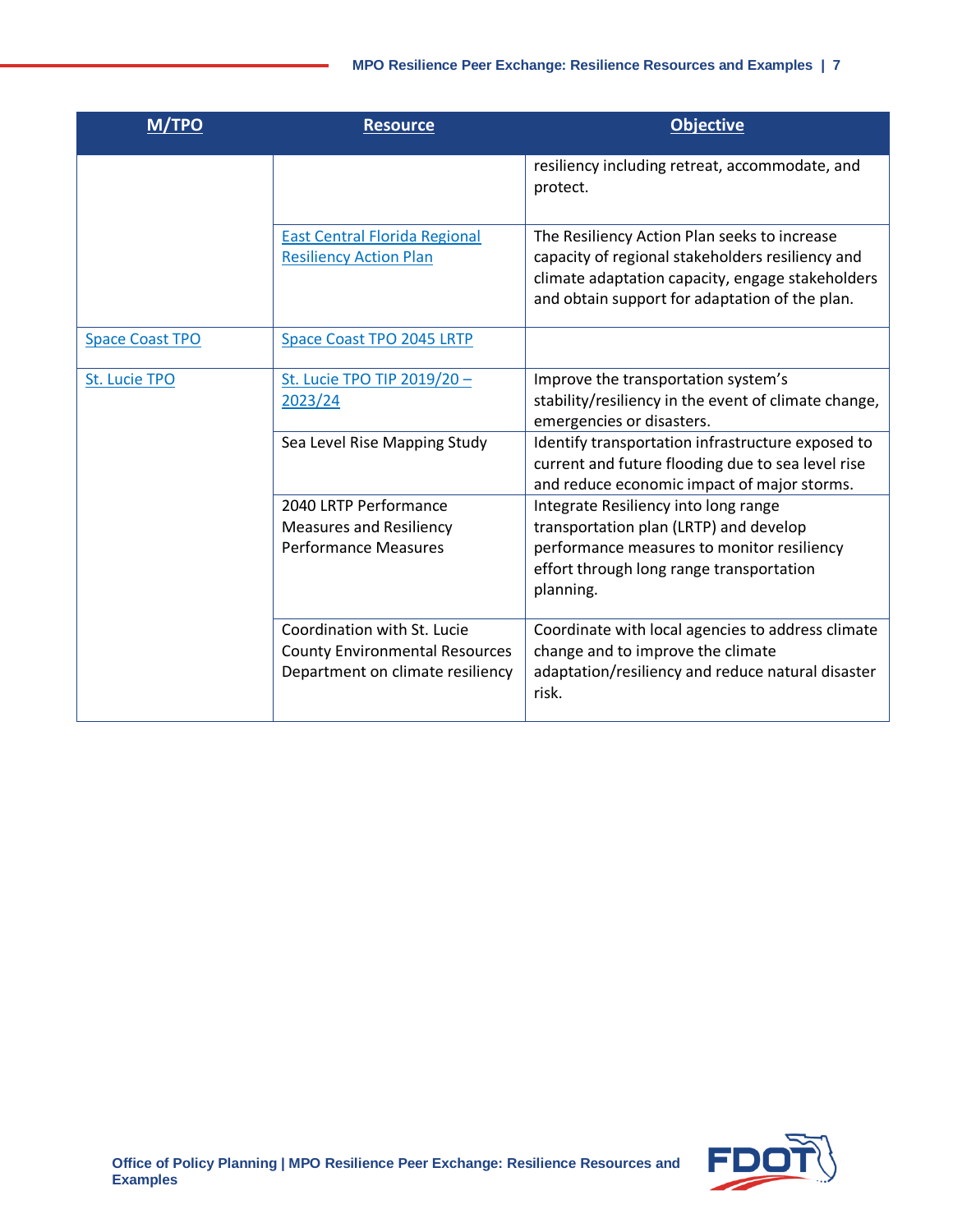

**Martin MPO's 2045 Cost Feasible Plan Resiliency Projects Map**

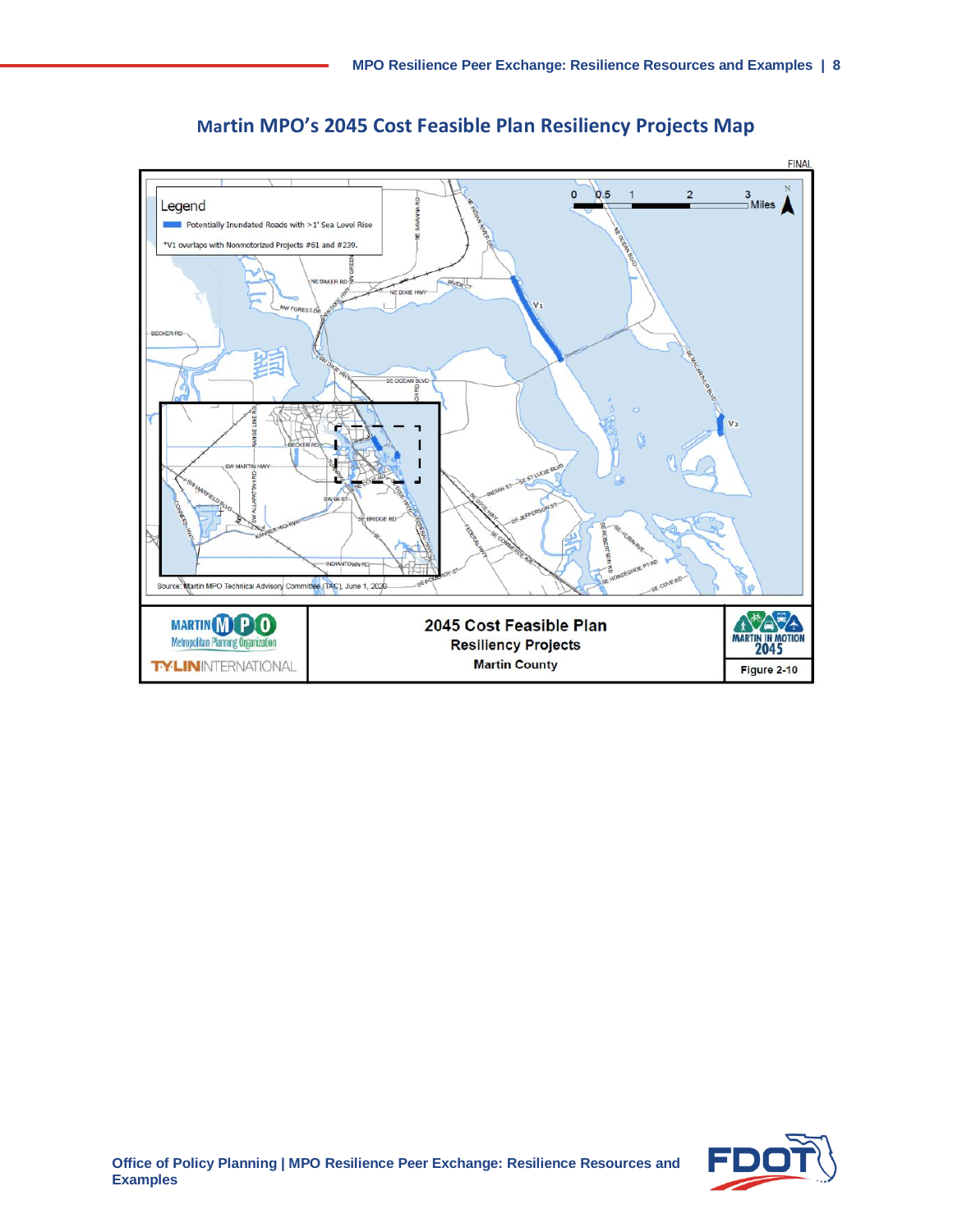## **Regional Resilience Organizations/Collaboratives**

The following table highlights regional resilience organizations and collaboratives.

| <b>Agency</b>                                                           | <b>Objective</b>                                                                                                                                                                                                                                                                                                          |
|-------------------------------------------------------------------------|---------------------------------------------------------------------------------------------------------------------------------------------------------------------------------------------------------------------------------------------------------------------------------------------------------------------------|
| <b>Southeast Florida Regional</b><br><b>Climate Compact</b>             | The Regional Climate Action Plan (RCAP) provides a set of recommendations,<br>guidelines for implementation, and shared best practices for local entities to<br>act in-line with the regional agenda.                                                                                                                     |
| <b>Tampa Bay Regional Resiliency</b><br>Coalition                       | The Tampa Bay Regional Resiliency Coalition provides information and<br>recommendations to ensure the region's transportation system meets the<br>near and long term functional, economic, and quality of life goals of Tampa<br>Bay's residents, businesses, and visitors in the face of weather and climate<br>changes. |
| <b>East Central Florida Regional</b><br><b>Resilience Collaborative</b> | The East Central Florida Regional Resilience Collaborative is a group of<br>stakeholders across the region to develop a structure and framework for a<br>regional resilience collaborative.                                                                                                                               |
| Northeast Florida Regional Council                                      | The Northeast Florida Regional Council seeks to continue to push regional<br>conversations about resilience forward.                                                                                                                                                                                                      |

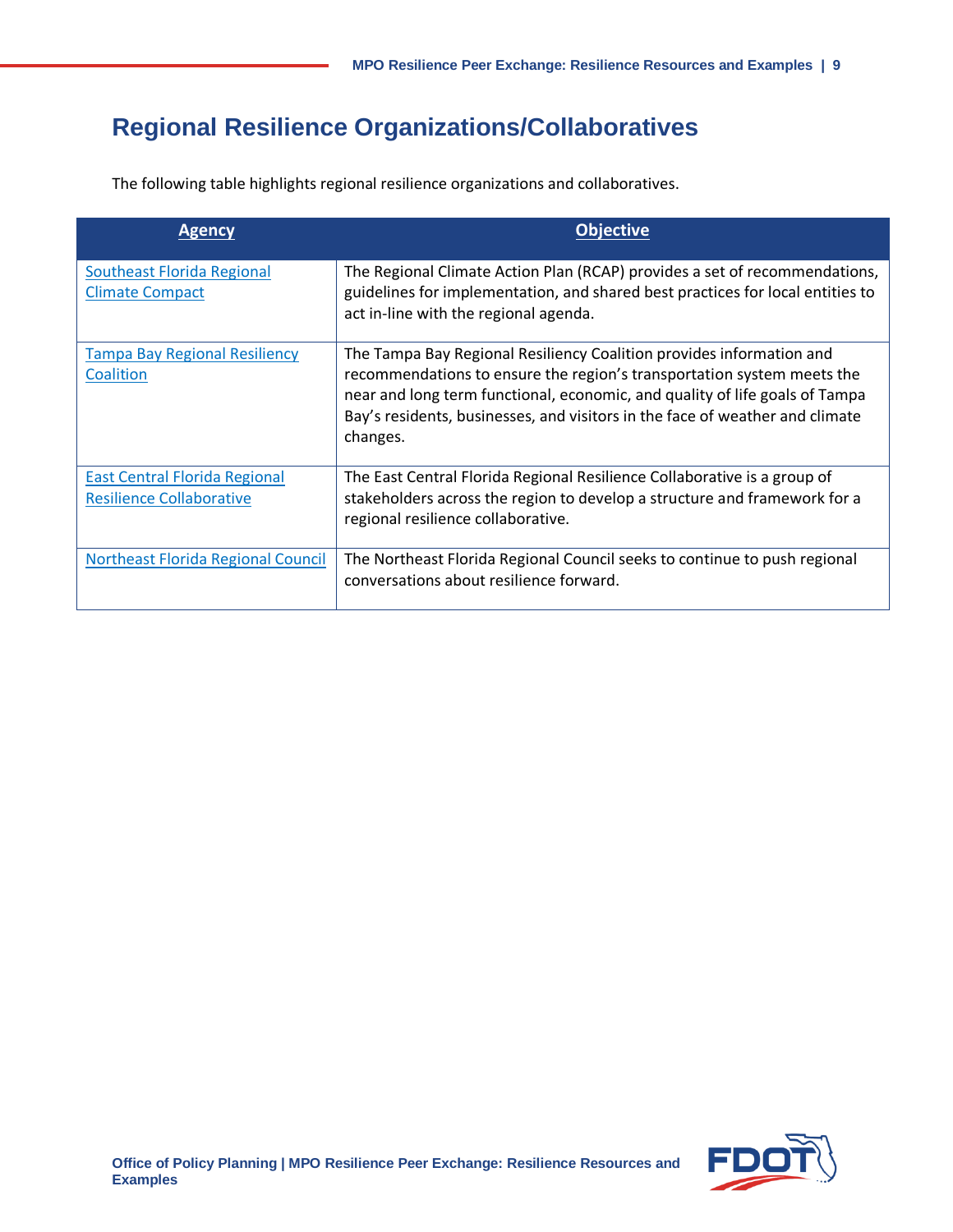#### **Peer Organizations Outside Florida**

The following table highlights resilience efforts conducted by peer organizations outside Florida.

| <b>Organization</b>        | <b>Document</b>                                                 | <b>Objective</b>                                                                                                                                                                                                                                                                                                     |
|----------------------------|-----------------------------------------------------------------|----------------------------------------------------------------------------------------------------------------------------------------------------------------------------------------------------------------------------------------------------------------------------------------------------------------------|
| <b>Hampton Roads TPO</b>   | <b>Hampton Roads 2045 LRTP</b><br><b>Project Prioritization</b> | The plan is incorporating scenario planning<br>to consider how changing factors such as<br>sea level rise could affect connectivity and<br>resiliency across the region. Recently<br>updated Project Prioritization Tool used to<br>evaluate and prioritize candidate projects<br>includes some resiliency measures. |
|                            | <b>Sea Level Rise Planning</b><br><b>Efforts</b>                | Efficiency, Resiliency, & Innovation:<br>Improve the resiliency and reliability of the<br>transportation system and reduce or<br>mitigate stormwater impacts of surface<br>transportation                                                                                                                            |
|                            | <b>Interactive Map</b>                                          | Potential Submergence of Roadways by<br>2045                                                                                                                                                                                                                                                                         |
|                            | <b>HRPDC Coastal Resilience</b><br><b>Planning Efforts</b>      | The Hampton Roads Planning District<br>Commission (sister agency to the HRTPO)<br><b>Coastal Resiliency Program activities</b><br>addresses regional challenges related to<br>flooding and sea level rise.                                                                                                           |
|                            | <b>Hampton Roads Resilience</b><br><b>Project Dashboard</b>     |                                                                                                                                                                                                                                                                                                                      |
| San Francisco Bay Area MTC | Plan Bay Area 2040                                              | The Environmental Impact Report (EIR) for<br>Plan Bay Area 2040 discloses potential<br>environmental impacts and recommended<br>mitigation measures of implementing the<br>plan.                                                                                                                                     |
|                            | Plan Bay Area 2050                                              |                                                                                                                                                                                                                                                                                                                      |

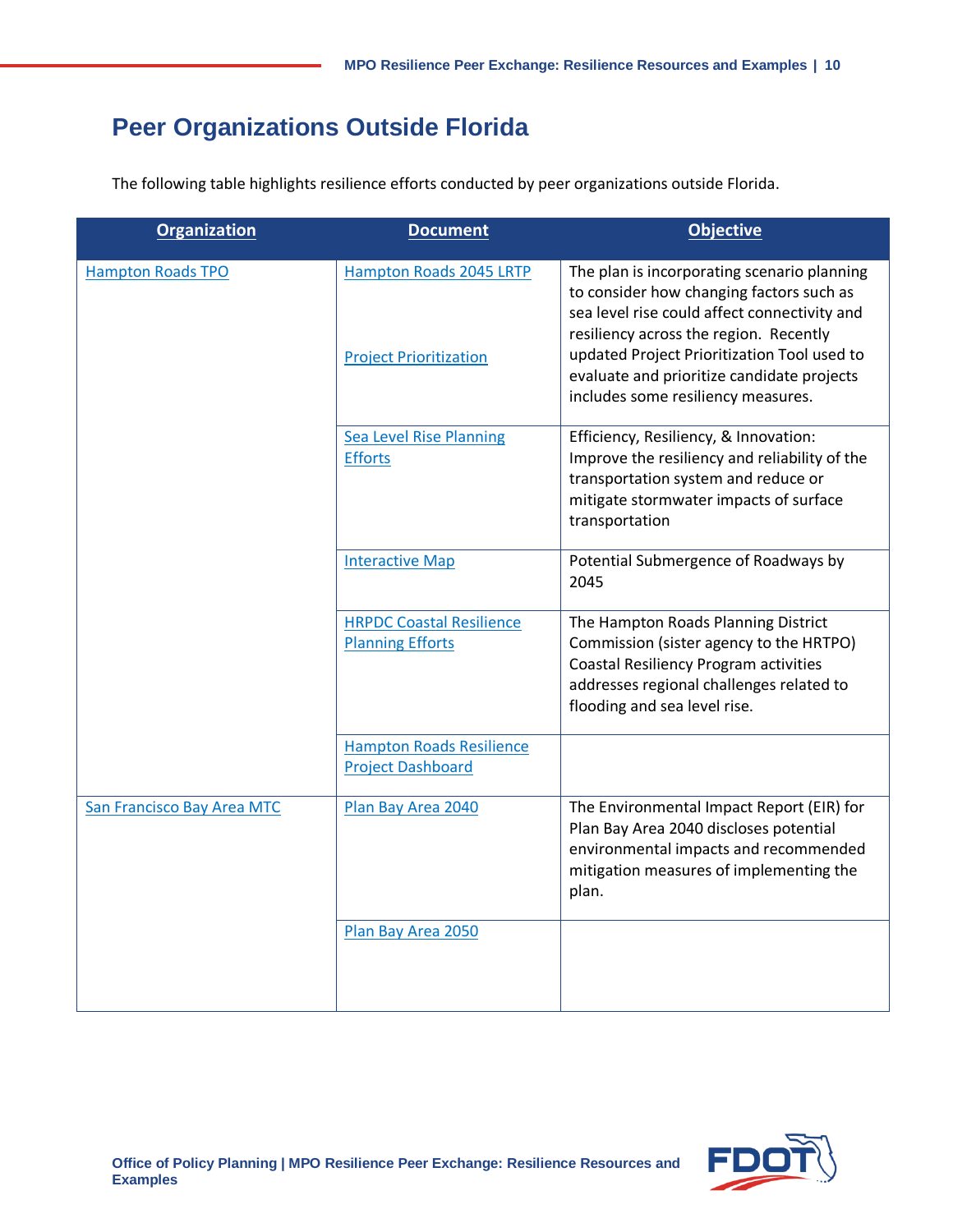| <b>Organization</b>                                                     | <b>Document</b>                                                                                                         | <b>Objective</b>                                                                                                                                                                                                                                                                                                                                                                                                                                                               |
|-------------------------------------------------------------------------|-------------------------------------------------------------------------------------------------------------------------|--------------------------------------------------------------------------------------------------------------------------------------------------------------------------------------------------------------------------------------------------------------------------------------------------------------------------------------------------------------------------------------------------------------------------------------------------------------------------------|
|                                                                         | <b>SR 37 Transportation and Sea</b><br><b>Level Rise Corridor</b><br><b>Improvement Plan</b>                            | MTC prepared a corridor plan for State<br>Route 37, which includes an assessment of<br>sea level rise in addition to congestion. The<br>roadway currently experiences periodic<br>closures because of flooding and may<br>experience permanent flooding towards the<br>end of the century. The corridor study<br>resulted in a phased adaptation approach<br>with short-term (protect), medium-term<br>(protect/accommodate), and long-term<br>(accommodate) approaches        |
|                                                                         | <b>Futures Final Report:</b><br><b>Resilient and Equitable</b><br><b>Strategies for the Bay Area's</b><br><b>Future</b> | The goal of Futures Planning was not to pick<br>a preferred Future but rather to use three<br>distinct Futures with a variety of different<br>conditions as backdrops to test the<br>resilience of different strategies. The key<br>question in the Futures Planning process<br>was, "which strategies that could be<br>advanced by local jurisdictions, regional<br>agencies or the state in the coming decades<br>are effective under a variety of uncertain<br>conditions?" |
| Dover/Kent County MPO / DelDOT                                          | <b>DelDOT Project Prioritization</b><br>Criteria                                                                        | DelDOT created a prioritization system in<br>which each resilience strategy is assigned a<br>score of 1-3 across four categories: Enabler<br>(of another strategy), Impact, Cost, and<br>Ease. Based on the outcome of the<br>prioritization, DelDOT developed three tiers<br>of priority, which eventually contributed to<br>their development of an implementation<br>timeline.                                                                                              |
| <b>North Jersey Transportation</b><br><b>Planning Authority (NJTPA)</b> | Plan 2045 Connecting North<br><b>Jersey</b>                                                                             | The plan includes the resilient strategy<br>which strives to adapt infrastructure to be<br>resilient to extreme weather events and to<br>the impacts of climate change.                                                                                                                                                                                                                                                                                                        |

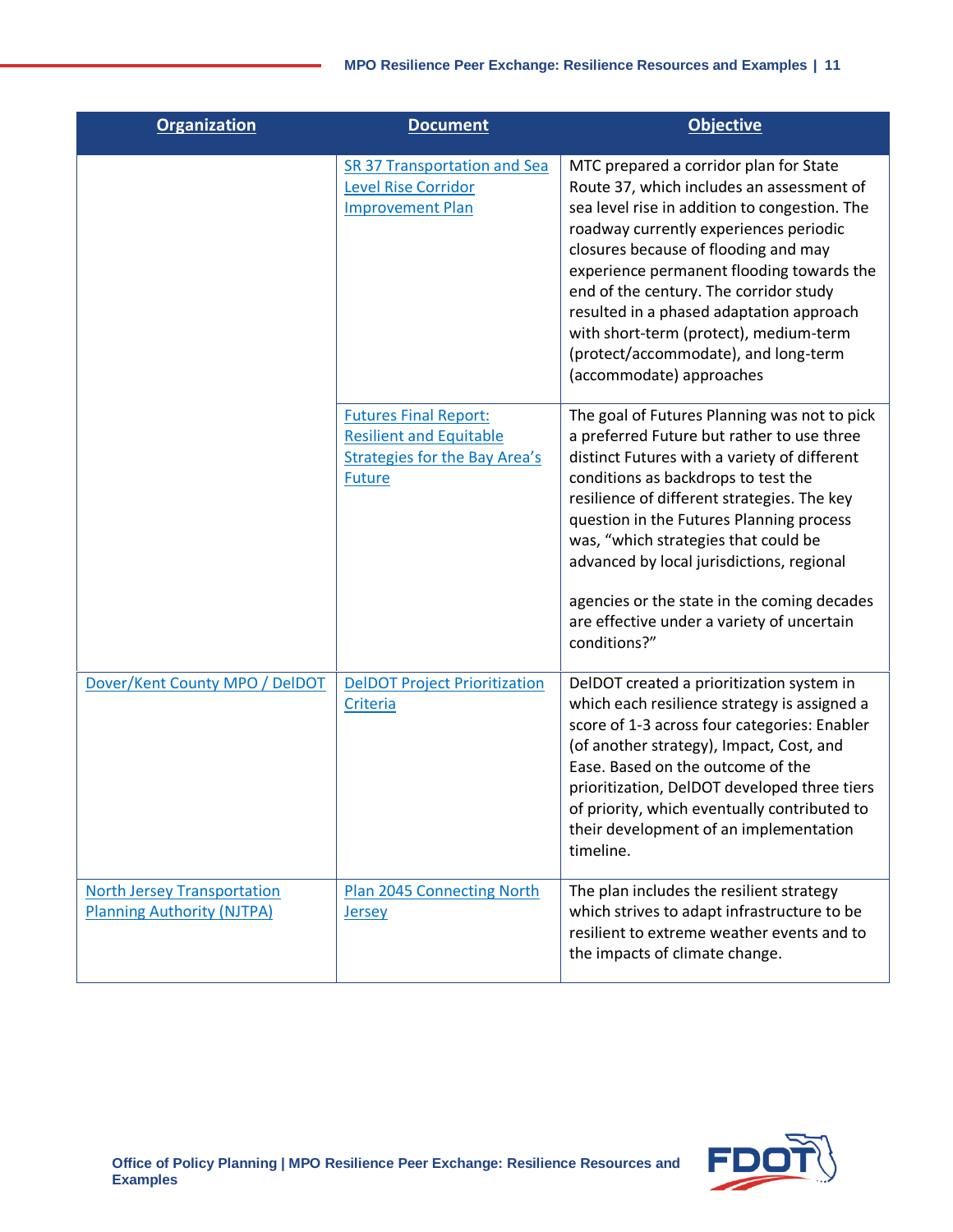| <b>Organization</b>                                             | <b>Document</b>                                                                                   | <b>Objective</b>                                                                                                                                                                                                                                                                                                                                                                                                                                                                                           |
|-----------------------------------------------------------------|---------------------------------------------------------------------------------------------------|------------------------------------------------------------------------------------------------------------------------------------------------------------------------------------------------------------------------------------------------------------------------------------------------------------------------------------------------------------------------------------------------------------------------------------------------------------------------------------------------------------|
| <b>Fayette Raleigh MPO</b>                                      | <b>Extreme Weather At-Risk</b><br><b>Roadways System</b>                                          | Developed an Extreme Weather At-Risk<br>Roadways System report, in which they<br>assessed threats to their system from<br>extreme weather events with the intent of<br>informing the scope of projects and<br>programs in the region's long-range<br>transportation plan, 2040 Regional<br>Transportation Plan. Within this assessment,<br>FRMPO identified and mapped areas of<br>concern, such as roadway segments that are<br>vulnerable to flooding during potential<br>future extreme weather events. |
| <b>Houston-Galveston Area Council</b>                           | <b>Resiliency and Durability Pilot</b>                                                            | The Houston-Galveston Area Council is<br>currently conducting a Resilience and<br>Durability to Extreme Weather pilot. H-GAC<br>is partnering with TxDOT, Harris County, and<br>other local governments to reduce flood risk<br>on critical regional and local highways by<br>developing detailed recommendations to<br>improve resiliency of transportation<br>infrastructure.                                                                                                                            |
|                                                                 | <b>Regional Resilience Tool</b>                                                                   |                                                                                                                                                                                                                                                                                                                                                                                                                                                                                                            |
| <b>Southern California Association of</b><br><b>Governments</b> | 2012-2035 Regional<br><b>Transportation Plan (RTP)</b>                                            | RTP identifies \$68B to address preservation,<br>operation, and resilience needs of the state<br>highway system, and also embeds \$6B to<br>implement and accelerate strategies that<br>will support transportation system<br>resilience.                                                                                                                                                                                                                                                                  |
| <b>Boston Region MPO</b>                                        | Destination 2040 LRTP of the<br><b>Boston Region Metropolitan</b><br><b>Planning Organization</b> | Project evaluation criteria include ratings for<br>how well project design improves the<br>region's LRTP in areas that are flood-prone<br>or at risk to storm surge and sea level rise.                                                                                                                                                                                                                                                                                                                    |
|                                                                 | <b>All Hazards Planning</b>                                                                       | Uses an All-Hazards Planning Application<br>tool that maps the transportation network<br>and TIP projects in relation to natural hazard<br>zones to determine if proposed projects are<br>at risk of flooding, hurricane storm surges,<br>earthquake liquefaction, or sea level rise.                                                                                                                                                                                                                      |

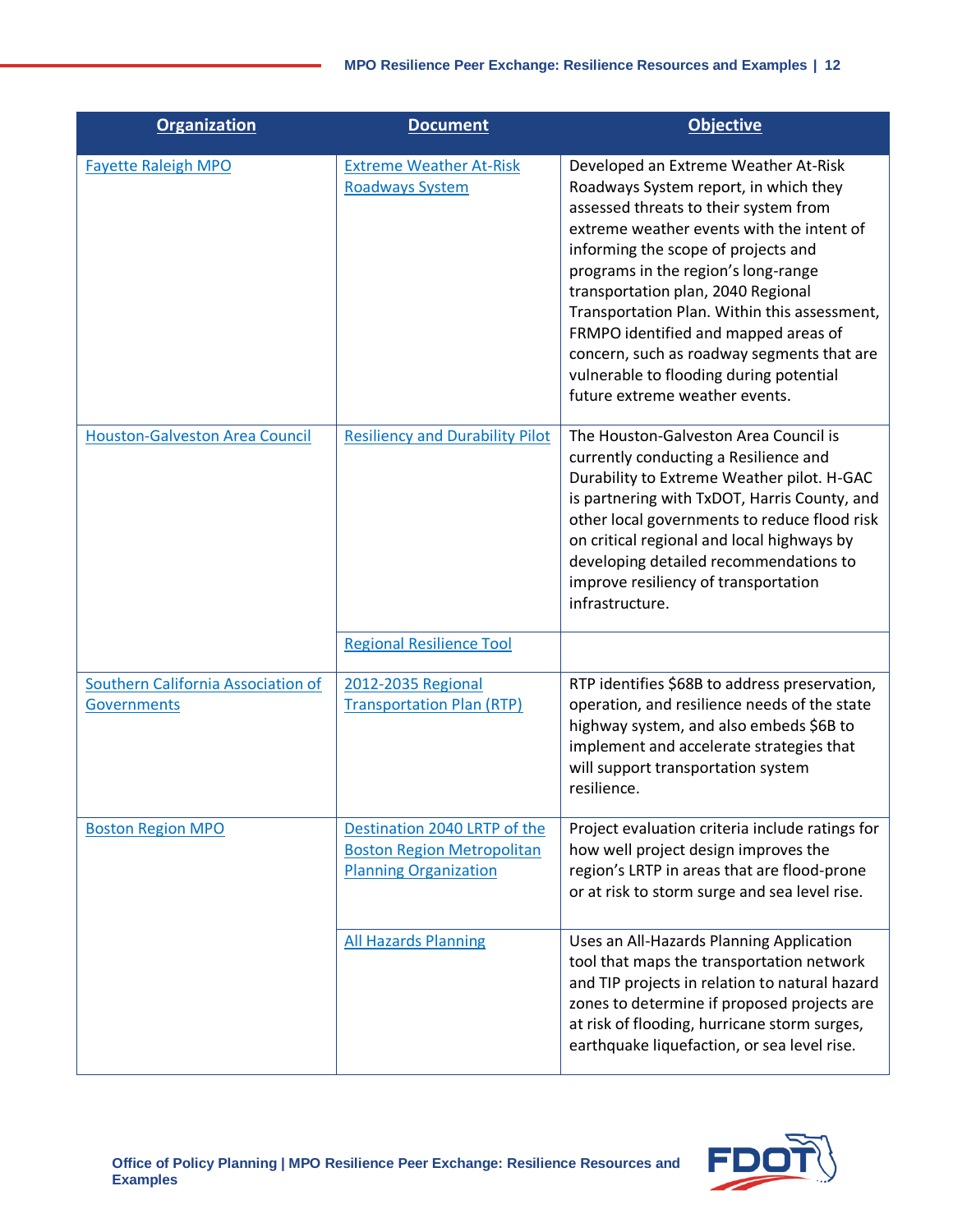| <b>Organization</b>                            | <b>Document</b>                                                                                            | <b>Objective</b>                                                                                                                                                                                                                                                                                                                                                                                                                                                                                                                           |
|------------------------------------------------|------------------------------------------------------------------------------------------------------------|--------------------------------------------------------------------------------------------------------------------------------------------------------------------------------------------------------------------------------------------------------------------------------------------------------------------------------------------------------------------------------------------------------------------------------------------------------------------------------------------------------------------------------------------|
| <b>Washington DOT</b>                          | <b>US Army Corps of Engineers:</b><br><b>Levees and Flood Risk</b><br><b>Management</b>                    | WSDOT actively engaged the U.S. Army<br>Corps of Engineers when they learned the<br>Corps was undertaking a major flood study<br>to determine how and where to invest in<br>levees and other flood risk reduction<br>projects. Transportation assets were likely<br>to be affected by the outcomes of the study,<br>but they were not the focus of the study.                                                                                                                                                                              |
| LA Metro                                       | <b>Metro Climate Action and</b><br><b>Adaptation Plan 2019</b>                                             | Developed climate risk assessment and<br>adaptation plan; incorporating into long<br>range planning process and other systems;<br>emphasis on ensuring equity through<br>resilience planning                                                                                                                                                                                                                                                                                                                                               |
| <b>NC Capital Area MPO</b>                     | <b>Connect 2045 The Research</b><br><b>Triangle Region's</b><br><b>Metropolitan Transportation</b><br>Plan | Conducted an extreme weather risk<br>assessment, and incorporated extreme<br>weather resilience into the LRTP.                                                                                                                                                                                                                                                                                                                                                                                                                             |
| <b>Atlanta Regional Commission</b>             | <b>Vulnerability and Resiliency</b><br><b>Framework For the Atlanta</b><br>Region                          | Developed Vulnerability and Resiliency<br>Framework for the Atlanta region and are<br>currently assessing vulnerabilities and<br>incorporating into the decision-making<br>processes, focusing on vulnerabilities to<br>inland flooding and extreme heat.                                                                                                                                                                                                                                                                                  |
| <b>Rockingham Planning Commission</b><br>(RPC) | <b>Regional Master Plan -</b><br><b>Climate Change Chapter</b>                                             | A major impetus for considering resilience in<br>transportation planning at the Rockingham<br>Planning Commission has been the<br>increased frequency of natural hazards.<br>RPC has focused on the Goals and Problems<br>and Needs steps of the process, having<br>included resilience as one of their long-<br>range goals and completed a number of<br>vulnerability assessments to inform their<br>planning. RPC is currently developing<br>metrics for considering resilience in project<br>selection and for monitoring performance. |
|                                                | <b>Seacoast Transportation</b><br><b>Corridor Vulnerability</b><br><b>Assessment &amp; Plan</b>            | This vulnerability assessment and plan will<br>enhance regional coordination in New<br>Hampshire for transportation networks<br>vulnerable to sea-level rise and other coastal<br>hazards in order to maximize information                                                                                                                                                                                                                                                                                                                 |

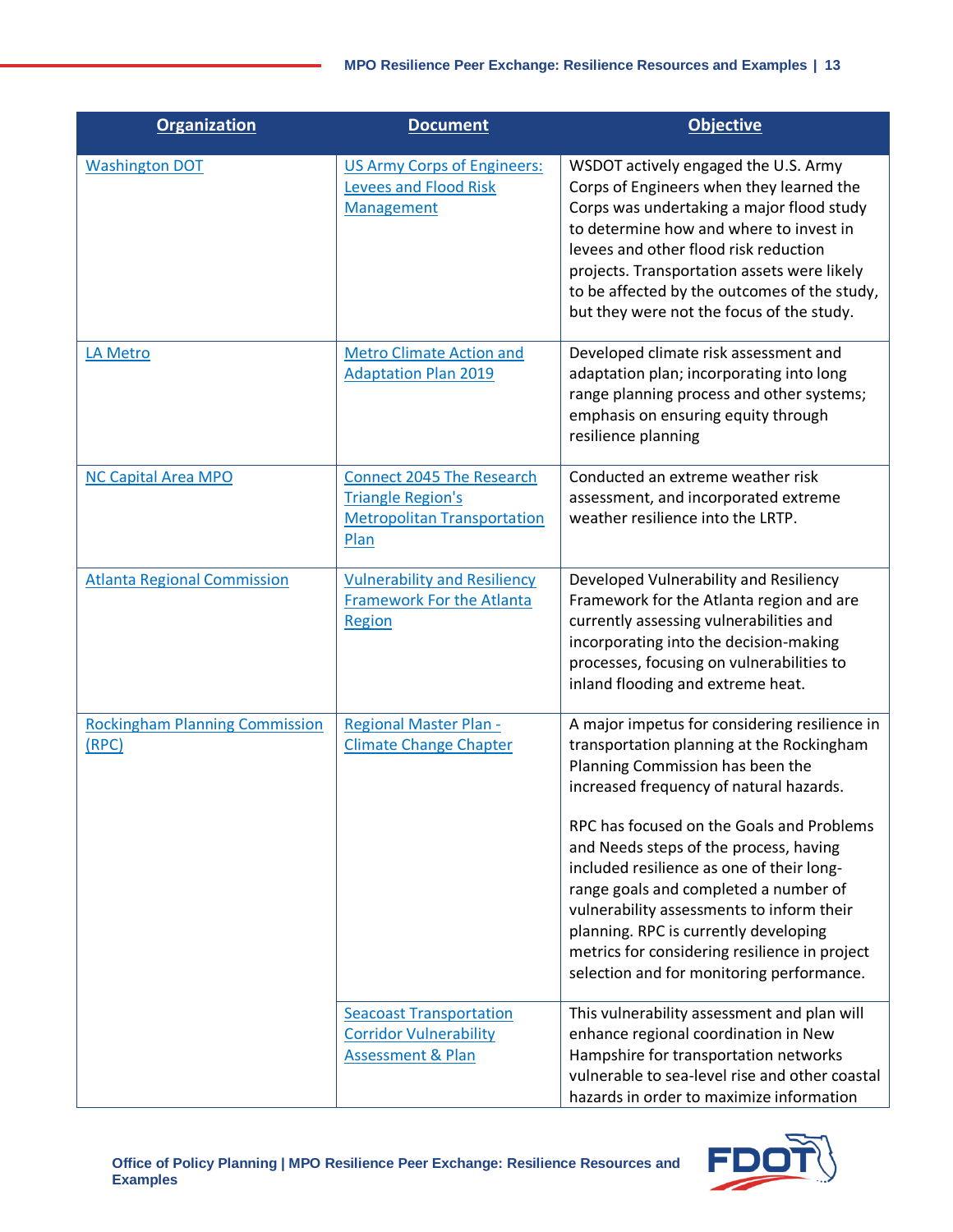| <b>Organization</b>                                                  | <b>Document</b>                                                                                                                                                                             | <b>Objective</b>                                                                                                                                                                                                                                                                                                                                                                                                                                                                                                                                                                                                                                     |
|----------------------------------------------------------------------|---------------------------------------------------------------------------------------------------------------------------------------------------------------------------------------------|------------------------------------------------------------------------------------------------------------------------------------------------------------------------------------------------------------------------------------------------------------------------------------------------------------------------------------------------------------------------------------------------------------------------------------------------------------------------------------------------------------------------------------------------------------------------------------------------------------------------------------------------------|
|                                                                      |                                                                                                                                                                                             | sharing, identify opportunities to fill data<br>gaps, and develop shared understanding of<br>options for future transportation planning.                                                                                                                                                                                                                                                                                                                                                                                                                                                                                                             |
|                                                                      | <b>Tides to Storms: Assessing</b><br><b>Riske and Vulnerability to</b><br>Sea-level rise and Storm<br><b>Surge: A Vulnerability</b><br><b>Assessment of Coastal New</b><br><b>Hampshire</b> | The Tides to Storms project assessed the<br>vulnerability of coastal municipalities and<br>public infrastructure to flooding from<br>expected increases in storm surge and rates<br>of sea-level rise. The project's purpose was<br>to develop a regional scale understanding of<br>what and where impacts from sea-level rise<br>and storm surge will occur on New<br>Hampshire's coast.                                                                                                                                                                                                                                                            |
|                                                                      | <b>Climate risk in the Seacoast</b><br>(C-RiSe): Assessing<br><b>Vulnerability of Municipal</b><br><b>Assets and Resources to</b><br><b>Climate Change</b>                                  | C-RiSe will provide Great Bay municipalities<br>with maps and assessment of flood impacts<br>to road and transportation assets, critical<br>facilities and infrastructure and natural<br>resources associated with projected<br>increase in storm surge, sea level and<br>precipitation.                                                                                                                                                                                                                                                                                                                                                             |
|                                                                      | <b>Rockingham Planning</b><br><b>Commission 2045 LRTP</b>                                                                                                                                   | The 2045 LRTP includes resiliency related<br>goals and objectives as well as an<br>assessment of current and future conditions.                                                                                                                                                                                                                                                                                                                                                                                                                                                                                                                      |
| <b>Northeast Ohio Areawide</b><br><b>Coordinating Agency (NOACA)</b> | <b>Transportation Improvement</b><br>Program 2021 - 2024                                                                                                                                    | NOACA has integrated resilience into the<br>goals and objectives, problems and needs,<br>solutions evaluation, transportation plan,<br>and TIP steps of their transportation<br>planning process. The agency is just<br>beginning to fund and implement resilience<br>projects and intends to develop a<br>monitoring process.<br>NOACA is in the process of updating and<br>expanding its project application process to<br>encourage project sponsors to demonstrate<br>how the project will control and mitigate<br>stormwater during the design, construction,<br>and long-term performance of the project<br>before it is eligible for funding. |

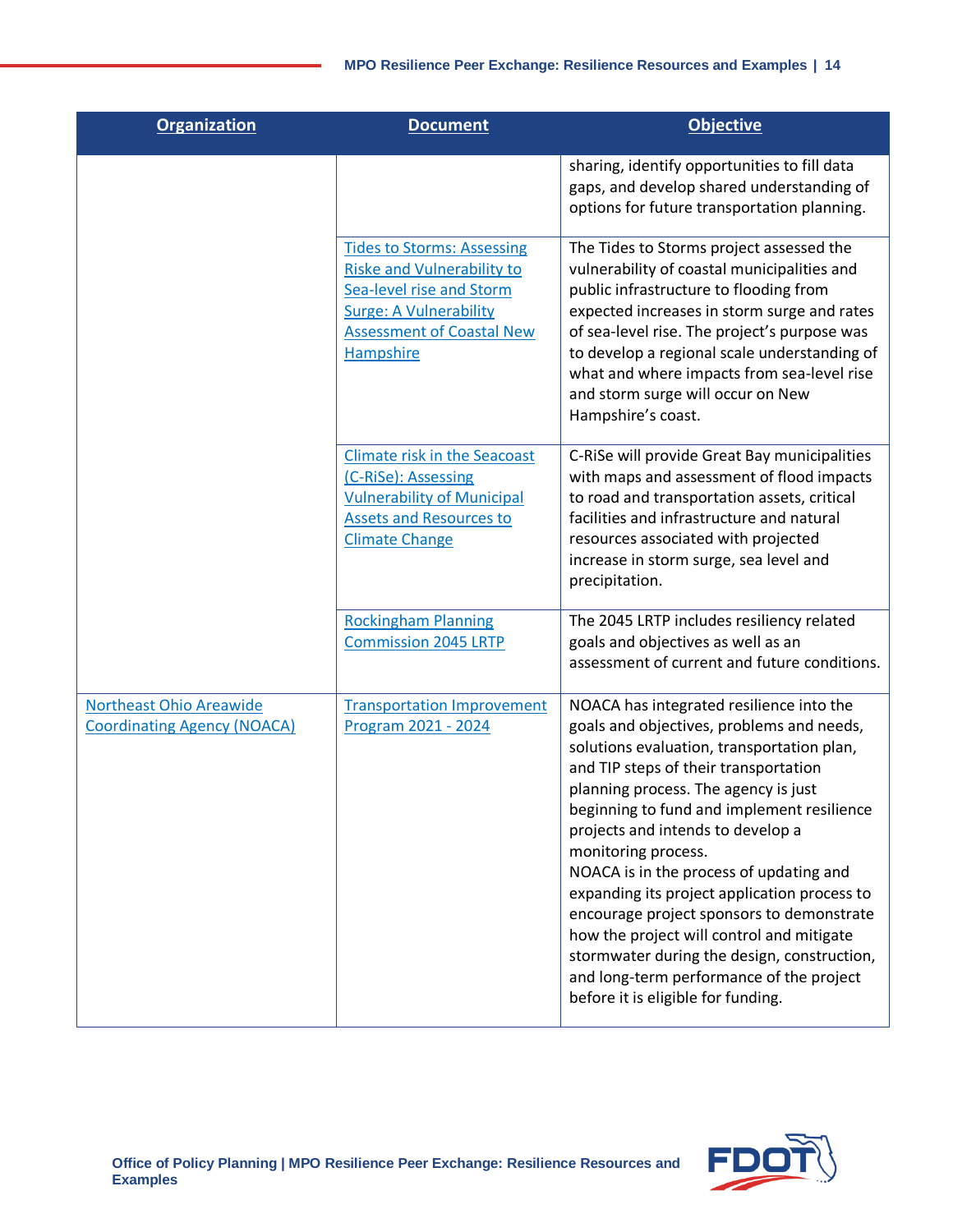#### **State of Florida and Federal Efforts**

The following table highlights resilience efforts conducted by the state of Florida and at the federal level.

| <b>Agency</b>                                                      | <b>Document Title</b>                                                               | <b>Objective</b>                                                                                                                                                                                                                                                                                                                                                                                                                                                                                            |
|--------------------------------------------------------------------|-------------------------------------------------------------------------------------|-------------------------------------------------------------------------------------------------------------------------------------------------------------------------------------------------------------------------------------------------------------------------------------------------------------------------------------------------------------------------------------------------------------------------------------------------------------------------------------------------------------|
| Florida Department of<br><b>Transportation (FDOT)</b>              | <b>FDOT Resilience Quick Guide</b>                                                  | FDOT Office of Policy Planning (OPP)<br>developed the Resilience Quick Guide which<br>outlines the steps for an MPO to consider<br>throughout the development of the LRTP                                                                                                                                                                                                                                                                                                                                   |
|                                                                    | <b>Resiliency Subject Brief</b>                                                     | The Resiliency Subject Brief highlights the<br>importance of planning for resiliency,<br>FDOT's role in resiliency, the ways in which<br>FDOT is advancing resiliency, the<br>requirements for resiliency, and additional<br>resiliency resources.                                                                                                                                                                                                                                                          |
|                                                                    | <b>Florida Transportation Plan</b>                                                  | The Florida Transportation Plan (FTP) is the<br>single overarching statewide plan guiding<br>Florida's transportation future. It is a plan<br>for all of Florida created by, and providing<br>direction to, the Florida Department of<br>Transportation (FDOT) and all organizations<br>that are involved in planning and managing<br>Florida's transportation system, including<br>statewide, regional, and local partners. The<br>FTP includes seven goals to guide<br>transportation planning decisions. |
| U.S Department of Transportation<br>Federal Highway Administration | <b>Emergency Relief Program</b><br>and Resilience                                   |                                                                                                                                                                                                                                                                                                                                                                                                                                                                                                             |
|                                                                    | <b>Federal-Aid Program</b><br>Administration                                        |                                                                                                                                                                                                                                                                                                                                                                                                                                                                                                             |
|                                                                    | <b>Integrating Resilience into</b><br>the Transportation Planning<br><b>Process</b> | Integrating Resilience into the<br><b>Transportation Planning Process</b>                                                                                                                                                                                                                                                                                                                                                                                                                                   |
|                                                                    | <b>Special Federal-Aid Funding</b>                                                  |                                                                                                                                                                                                                                                                                                                                                                                                                                                                                                             |
| <b>National Centers for Coastal</b><br>Ocean Science               | The Effects of Sea Level Rise<br><b>Grant Program</b>                               |                                                                                                                                                                                                                                                                                                                                                                                                                                                                                                             |

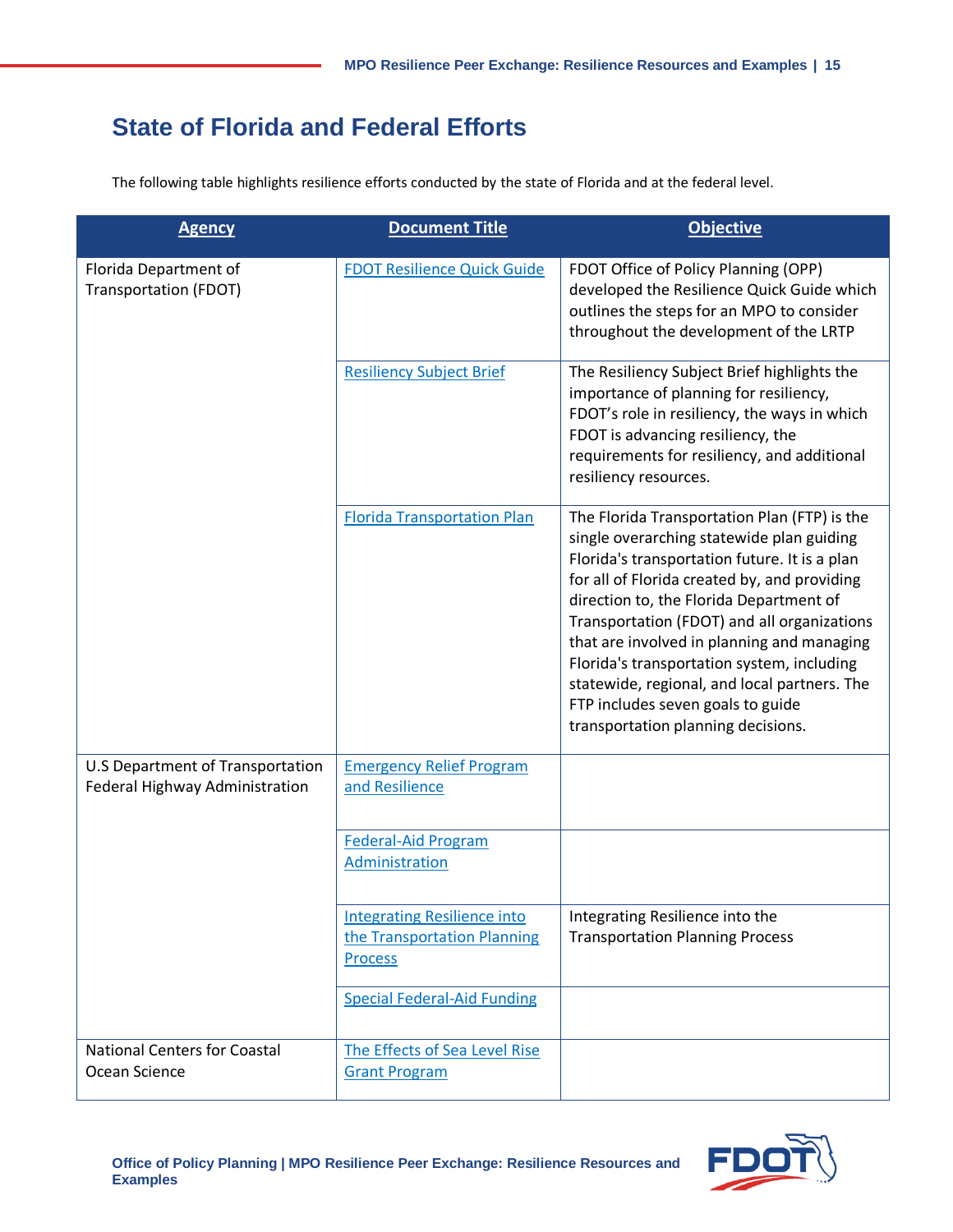| U.S Army Corps of Engineers | <b>Silver Jackets Teams</b>         |                                                                                                                                                                                               |
|-----------------------------|-------------------------------------|-----------------------------------------------------------------------------------------------------------------------------------------------------------------------------------------------|
|                             | <b>South Atlantic Coastal Study</b> | The vision of the South Atlantic Coastal<br>Study is to provide a common<br>understanding of risk from coastal storms<br>and sea level rise to support resilient<br>communities and habitats. |

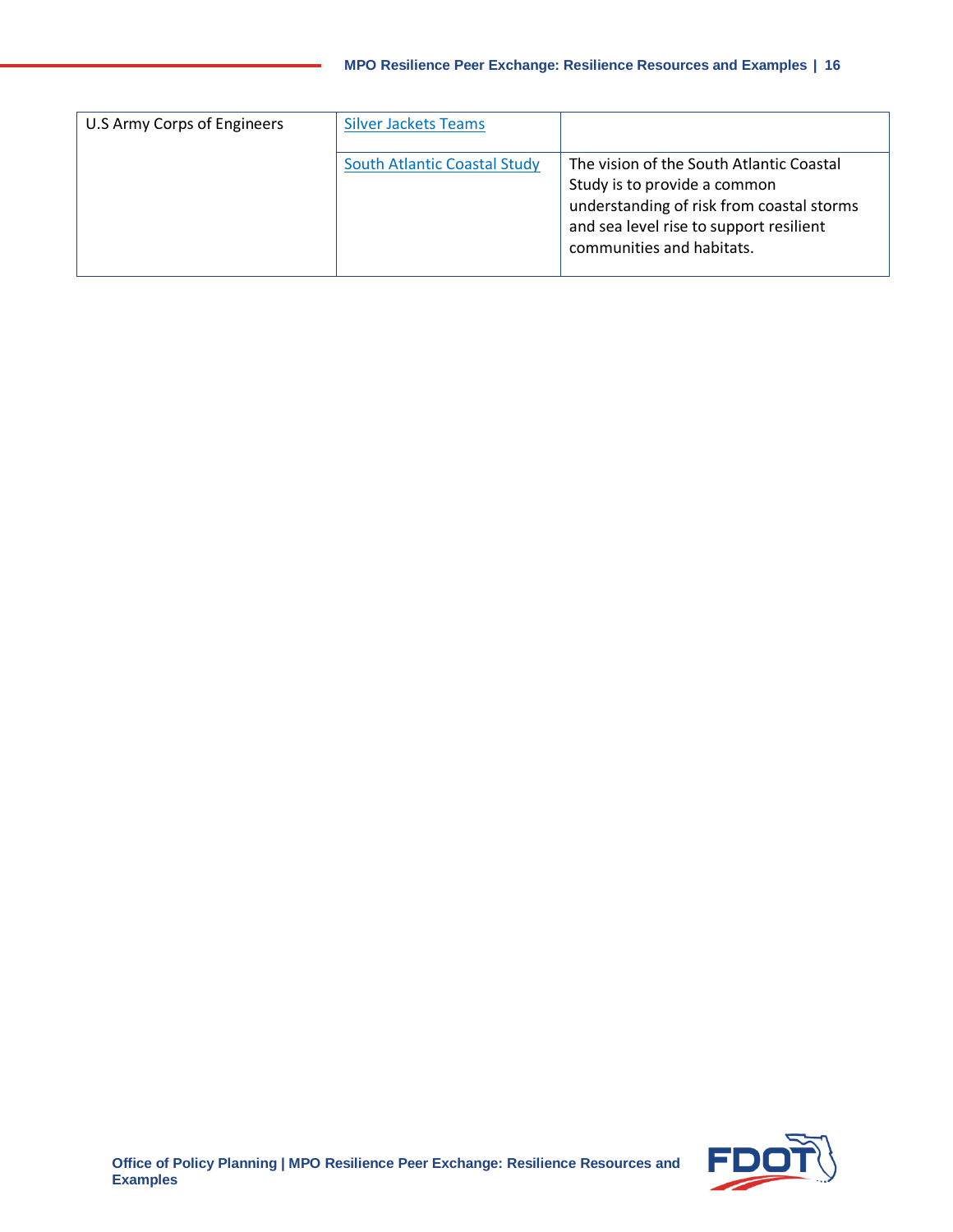# **Transportation Resource Board Cooperative Research Program Projects**

The following table highlights the Transportation Resource Board Cooperative research program projects.

| <b>Project Number</b>                        | <b>Project Title</b>                                                                                                                      | <b>Stage</b>         | <b>Comments</b>                                                |
|----------------------------------------------|-------------------------------------------------------------------------------------------------------------------------------------------|----------------------|----------------------------------------------------------------|
| <b>ACRP 02-78</b>                            | Climate Resilience and Benefit Cost Analysis--A<br><b>Handbook for Airports</b>                                                           | Completed            |                                                                |
| <b>ACRP Synthesis 11-</b><br>03/Topic S02-06 | Airport Climate Adaptation and Resilience                                                                                                 | Final<br>(Synthesis) |                                                                |
| <b>NCFRP 50</b>                              | Improving Freight Transportation Resilience in<br>Response to Supply Chain Disruptions                                                    | Final                | Published as<br><b>NCFRP</b><br>Research<br>Report 39.         |
| <b>NCHRP 08-129</b>                          | Incorporating Resilience Concepts and Strategies in<br><b>Transportation Planning</b>                                                     | Pending              |                                                                |
| <b>NCHRP 08-146</b>                          | Integrating Resiliency into Transportation System<br>Operations                                                                           | Anticipated          |                                                                |
| <b>NCHRP 08-36/Task 146</b>                  | Economic Resilience and Long-Term<br>Highway/Transportation Infrastructure Investment                                                     | Completed            |                                                                |
| <b>NCHRP 08-36/Task 73</b>                   | Adding Resilience to the Freight System in<br><b>Statewide and Metropolitan Transportation Plans:</b><br>Developing a Conceptual Approach | Completed            | Completed -<br><b>Final Report</b><br>sent to<br><b>AASHTO</b> |
| <b>NCHRP 15-80</b>                           | Design Guidance and Standards for Resilience                                                                                              | Anticipated          |                                                                |
| <b>NCHRP 20-117</b>                          | Deploying Transportation Resilience Practices in<br>State DOTs                                                                            | Active               |                                                                |
| <b>NCHRP 20-125</b>                          | Strategies for Incorporating Resilience into<br><b>Transportation Networks</b>                                                            | Pending              |                                                                |
| <b>NCHRP 20-127</b>                          | <b>Business Case and Communications Strategies for</b><br><b>State DOT Resilience Efforts</b>                                             | <b>RFP</b>           |                                                                |